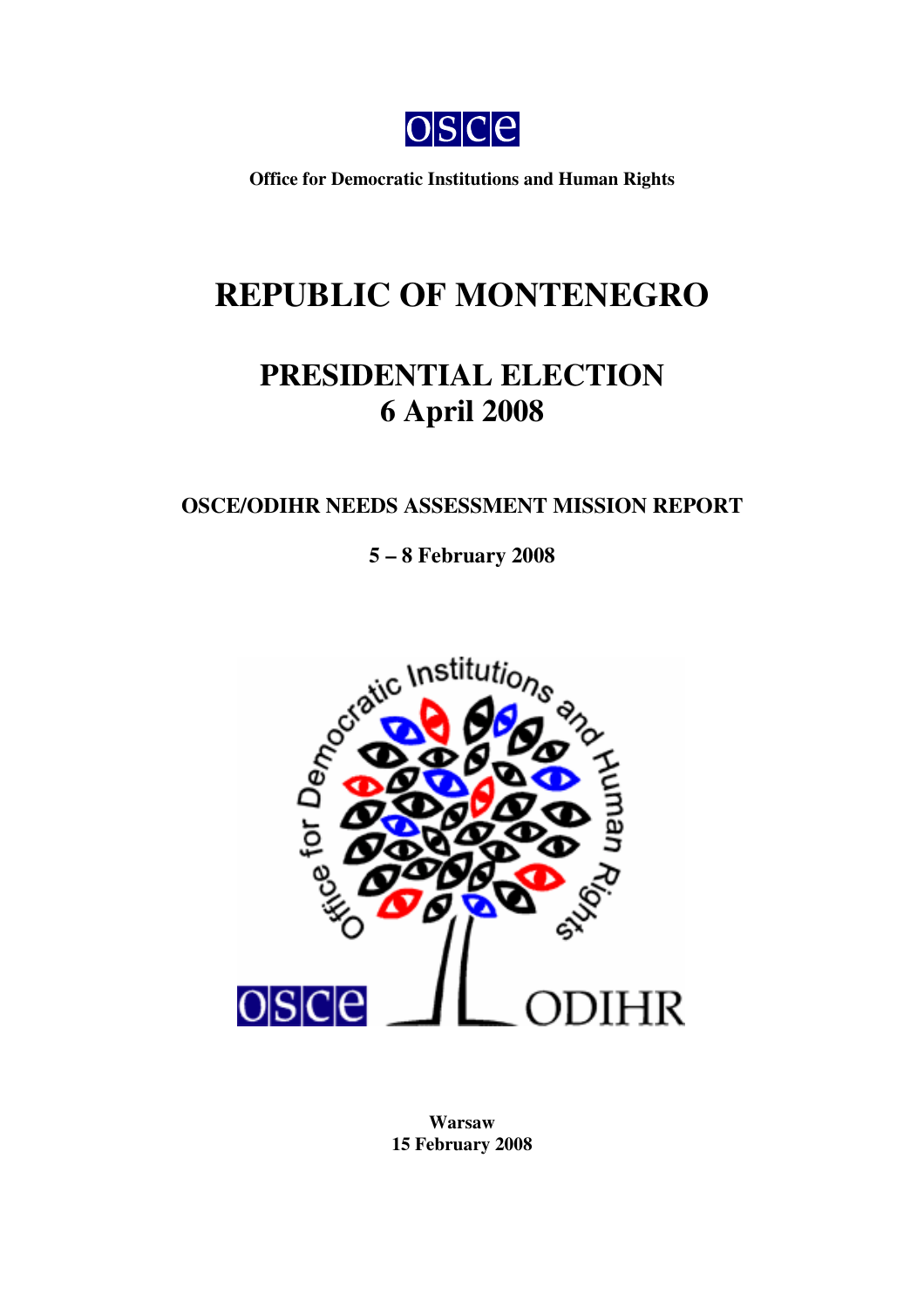# **TABLE OF CONTENTS**

| $\Pi$ .        |  |
|----------------|--|
| III.           |  |
| $\mathbf{A}$ . |  |
| <b>B.</b>      |  |
| $C_{\bullet}$  |  |
| D.             |  |
|                |  |
|                |  |
|                |  |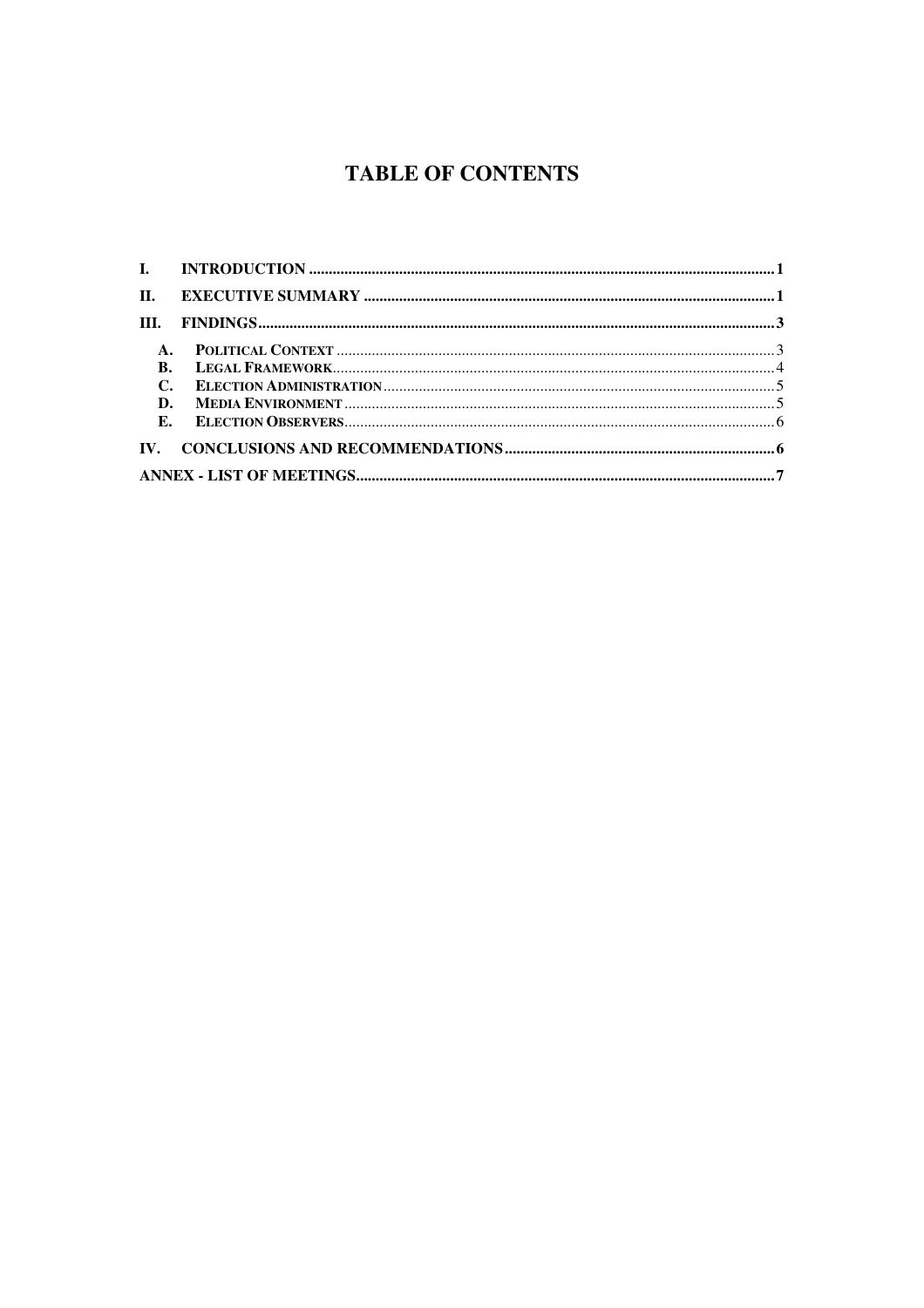#### **REPUBLIC OF MONTENEGRO PRESIDENTIAL ELECTION 6 April 2008**

### **OSCE/ODIHR Needs Assessment Mission Report 5 – 8 February 2008**

# **I. INTRODUCTION**

Following an invitation to observe the presidential election in the Republic of Montenegro, the OSCE's Office for Democratic Institutions and Human Rights (OSCE/ODIHR) deployed a Needs Assessment Mission from 5 to 8 February 2008 to analyze the pre-election environment and provide recommendations for a possible OSCE/ODIHR election observation activity.

The OSCE/ODIHR Needs Assessment Mission (NAM) was conducted by Mr. Konrad Olszewski, Deputy Head of the OSCE/ODIHR Election Department and Mr. Drew Hyslop, OSCE/ODIHR Election Advisor.

The NAM held meetings in Podgorica with representatives of Parliament, government authorities, political parties, civil society and the media (see annex for list of meetings).

The OSCE/ODIHR is grateful to the authorities of Montenegro for their co-operation during the NAM. The OSCE/ODIHR would also like to thank the OSCE Mission to Montenegro for its support during the visit.

# **II. EXECUTIVE SUMMARY**

The 6 April 2008 presidential election will be the first occasion that voters will elect their President since Montenegro voted for independence in a referendum on 21 April 2006.

A total of five candidates have begun gathering signatures for nomination for the presidential race. Incumbent President Filip Vujanović (DPS) will seek re-election, contesting against a field of candidates that includes SNP leader Srdjan Milić, SNS leader Andrija Mandić (running on behalf of the Serb List), PzP leader Nebojša Medojević and Blagota Mitrić, who is gathering signatures as an independent candidate.

The presidential election of the Republic of Montenegro will be conducted by a threetiered election administration – the State Election Commission (SEC), 21 Municipal Election Commissions (MEC) and around 1,130 Polling Boards (PB). The voter register comprises approximately 485,000 voters. All interlocutors met by the NAM expressed general support for, and confidence in, the work of the SEC.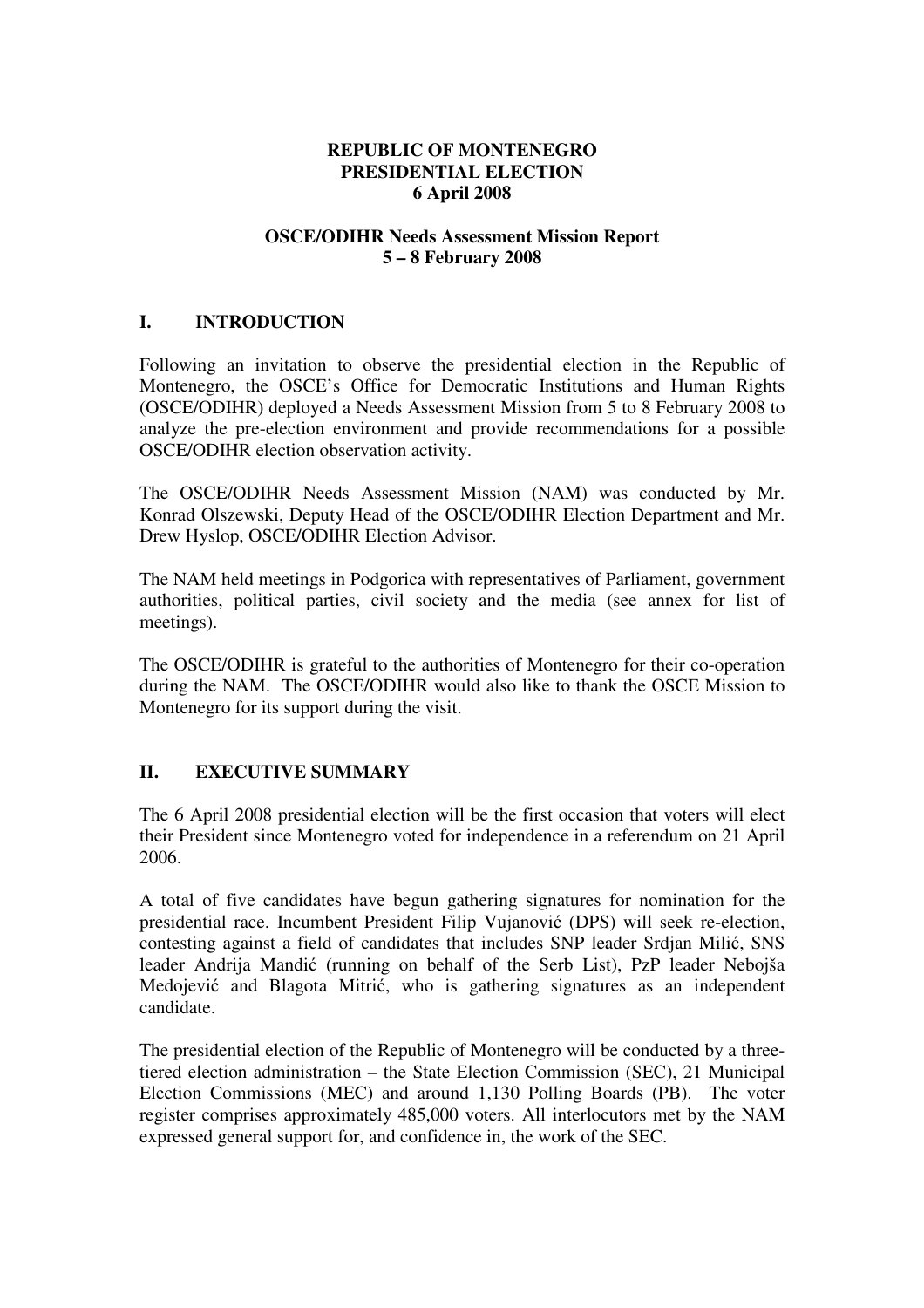The presidential election will be regulated by a legislative framework comprising, inter alia, the law on the election of the president (December 2007), the law on election of councillors and representatives (last amended in July 2006), and the law on registers of electors (2000).

By law, candidates are required to gather signatures in the premises of the Municipal Election Commissions and in front of at least two members of the Commission. While not new, the constitutionality of this clause in the election law has been challenged by one of the candidates, stating that the secrecy of a voter's political preference is infringed upon. Although the constitution grants voting rights only to citizens of Montenegro, the authorities decided not to disenfranchise any voters who were voting in previous elections and referenda in Montenegro. Thus, the voter list for the forthcoming presidential election will contain some 25,000 Serbs residing in Montenegro.

Montenegro has a quite substantial media market with some 18 TV channels, over 40 radio stations, and more than one hundred print media outlets. The media environment in Montenegro is liberal with little restriction on the distribution of broadcast media licenses. The primary outlets were viewed by those met during the NAM as well developed, providing a high standard of journalism and relatively balanced coverage. Issues relating to the nomination of members of the Council for public radio and TV have delayed the passage of regulations for its coverage of the forthcoming elections. The opposition has complained that this could result in public media bias during the campaign.

During the NAM many opposition parties raised concerns regarding the overall campaign environment for the 6 April elections, but appeared less concerned with possible challenges in the voting process and the count on election day. Issues that were raised during the course of the NAM that were of concern to some interlocutors included the purported blurring of the line between the state and the governing political parties, unfair access to media, as well as allegations of criminal offenses such as vote buying and intimidation by police.

For some opposition parties, however, discussion remained focused on allegations regarding wrongdoing during the vote for independence in 2006. In general, these parties expressed a low level of confidence in any aspect of the electoral process. A "white book" has been compiled with 1,300 pages of documentation regarding alleged fraud during the 21 May 2006 referendum.

Broad interest was expressed in an OSCE/ODIHR election observation mission, including the presence of observers as a confidence enhancing factor; also considering the introduction of new election legislation, the OSCE/ODIHR recommends the deployment of an election observation mission. The election observation mission should be deployed during the last week of February. In addition to a core team of experts, the mission should comprise of 14 long-term observers to be deployed throughout Montenegro in early March. Some one hundred short-term observers should be requested for observation of election-day proceedings.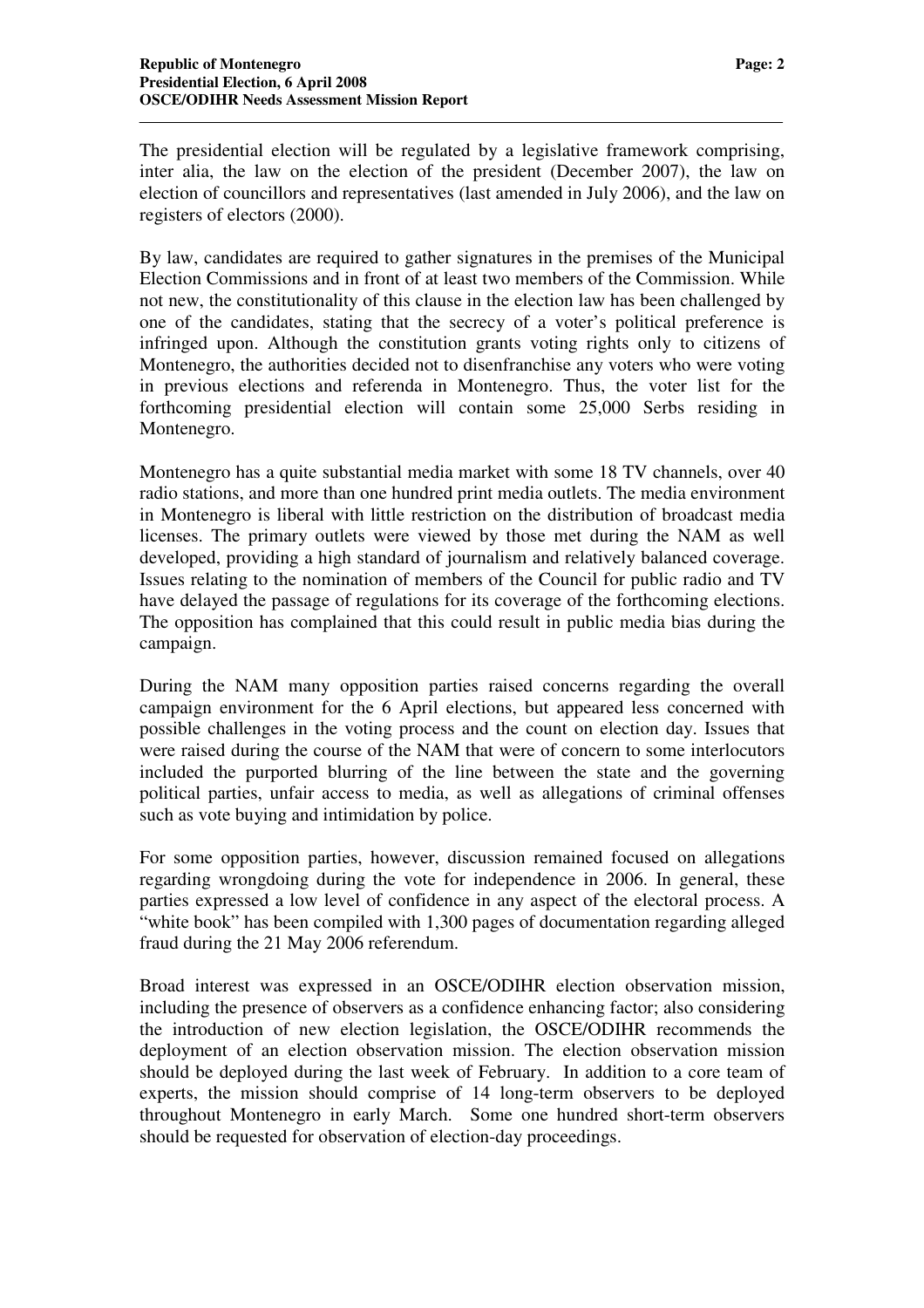#### **III. FINDINGS**

#### **A. POLITICAL CONTEXT**

The 6 April 2008 presidential election will be the first occasion that voters will elect their President since Montenegro voted for independence in a referendum on 21 April 2006.

The Republic of Montenegro is comprised of a diverse population of some 670,000 citizens. Approximately 40 per cent are Montenegrin, 30 per cent Serb, 14 per cent Bosniak and Muslim, 7 per cent Albanian, 1 per cent Croat and 1 per cent Roma<sup>1</sup>.

This multi-ethnic population is represented by a pluralistic political landscape. The governing coalition consists of the Party of Democratic Socialists (DPS), led by Milo Djukanović and its main coalition partner the Social Democratic Party (SDP) led by the Speaker of Parliament Ranko Krivokapić. Two smaller minority parties, the Croatian Civic Initiative (HGI) and the Democratic Union of Albanians (DUA), are also represented in government.

The opposition is represented by the Socialist Peoples' Party (SNP), the Peoples Party (NS) and the Democratic Serbian Party (DSS). The Movement for Change (PzP) of Nebojša Medojević formed in 2006 after independence and became the strongest opposition party, winning 11 seats in the September 2006 parliamentary elections. A group of Serb parties, who campaigned for Parliament together as the Serb List include the Serb People's Party (SNS), the Peoples Socialist Party (NSS), the Democratic Party of Unity (DSJ) and the Serbian Radical Party (SSR). The Liberal Party of Montenegro (LPCG), the Bosniak Party (BS) the Democratic Alliance (DA) and the Albanian Alternative (AA) are also represented in the Parliament.

A total of five candidates have begun gathering signatures for nomination for the presidential race. Incumbent President Filip Vujanović (DPS) will seek re-election, contesting against a field of candidates that include SNP leader Srdjan Milić, SNS leader Andrija Mandić (running on behalf of the Serb List), PzP leader Nebojša Medojević and Blagota Mitrić, who is gathering signatures as an independent candidate.

During the NAM, many opposition parties raised concerns regarding the period leading to the 6 April vote, in particular the unequal campaign environment due to a purported blurring of the line between the state and governing political parties. However, they appeared less concerned with the possibility of election-day fraud as the integrity of voting and counting processes are ensured through procedural safeguards and political party control.

In general, political parties met by the NAM expressed confidence in the election administration. Issues addressed to the NAM included insufficient campaign finance legislation, unfair coverage of state media for the election, as well as allegations of

<sup>&</sup>lt;sup>1</sup> According to the 2003 census.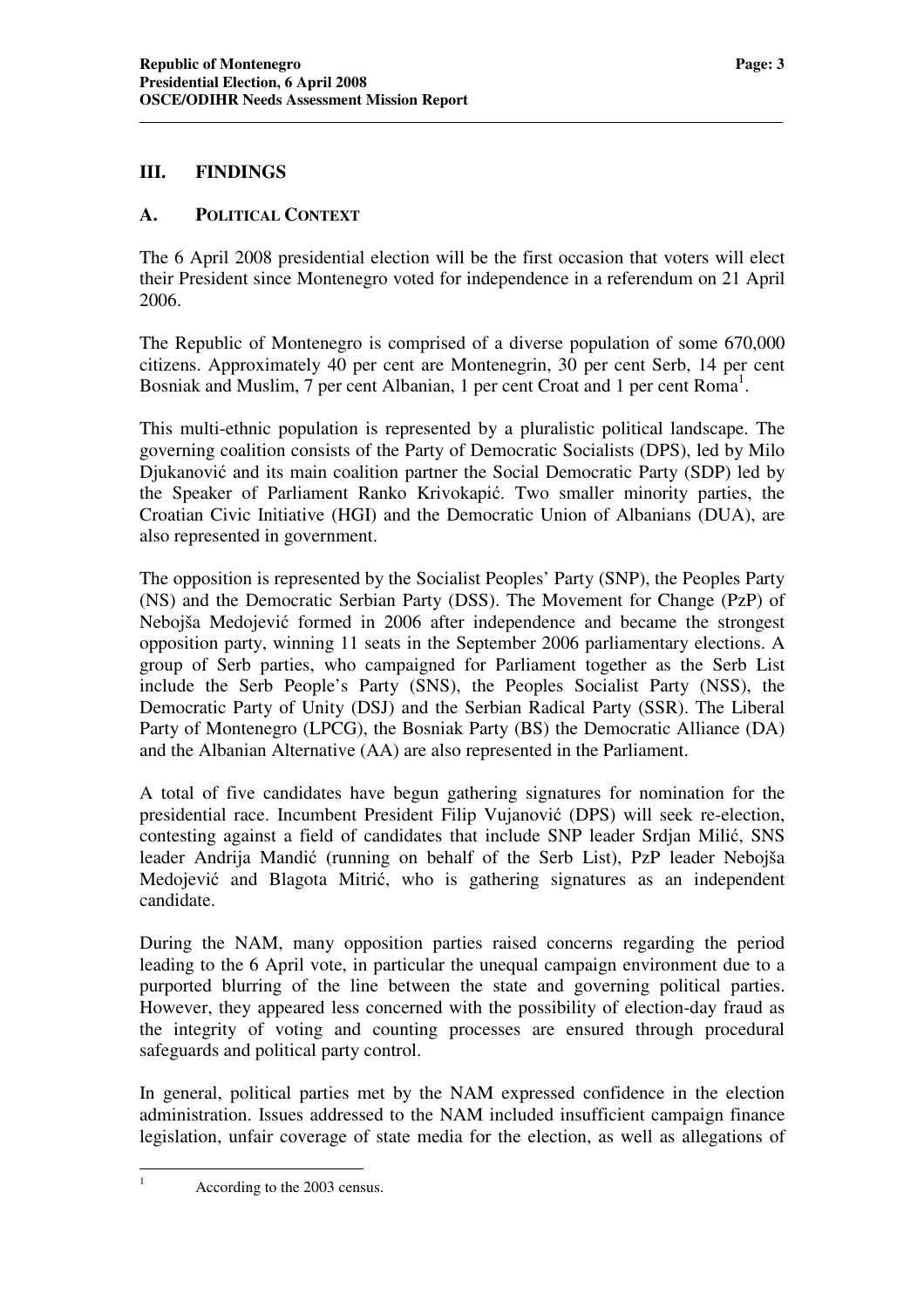criminal offenses such as vote buying and intimidation by police. For other parties, however, discussion remained focused on allegations regarding wrongdoing during the vote for independence in 2006. They expressed a low level of confidence in any aspect of the electoral process. A "white book" has been compiled with 1,300 pages of documentation regarding alleged fraud during the 21 May 2006 referendum. The governing parties rejected all accusations related to the current electoral process.

The OSCE/ODIHR has observed a number of elections in Montenegro. The 2006 parliamentary elections were found to be conducted generally in line with OSCE commitments and international standards for democratic elections<sup>2</sup>.

#### **B. LEGAL FRAMEWORK**

The presidential election will be regulated by a relatively new legislative framework, amended since the July 2006 declaration of independence. The legislative framework comprises of, inter alia, the law on the election of the president (December 2007), the law on election of councillors and representatives (last amended in July 2006) and the law on registers of electors (2000). The NAM was informed about the intention of the authorities to amend before the forthcoming elections the law on financing political parties and the law on campaign finance.

After the adoption of the constitution of Montenegro, the Parliament adopted a law providing for harmonization of legislation within three months. In that light a new law on the election of the president was passed on 27 December 2007. As additional election-related legislation was not passed within the necessary timeline, in its session on 6 February 2008 Parliament extended the period for passage by six months.

The new law on the election of the president calls for the same two round system of voting as in previous elections, where the candidate who obtains more than half of the valid votes shall be elected. In case neither candidate obtains over 50 per cent of the vote, a second round will be organized where the two candidates who received the highest number of votes participate in a run-off.

The law includes one notable amendment from previous legislation. Candidates are required to gather signatures of 1.5 per cent of the total electorate – an increase of 0.5 per cent from the previous law (some 7,250). Voters can sign for their candidates only in the premises of Municipal Election Commissions and in front of at least two members of the Commission. Although the clause had already been part of the previous law, the presidential candidate and head of the PzP Nebojša Medojevi appealed the clause to the Constitutional Court. He complains that the secrecy of a voter's political preference is infringed upon when signing for a candidate in front of others and that those who live far from the location of the Municipal Election Commissions are disadvantaged in expressing support for a presidential candidate. He has not yet received a response from the court.

<sup>2</sup> The OSCE/ODIHR has observed ten electoral events in the Republic of Montenegro since 1997. The Final Reports are available at http://www.osce.org/odihr-elections/20443.html .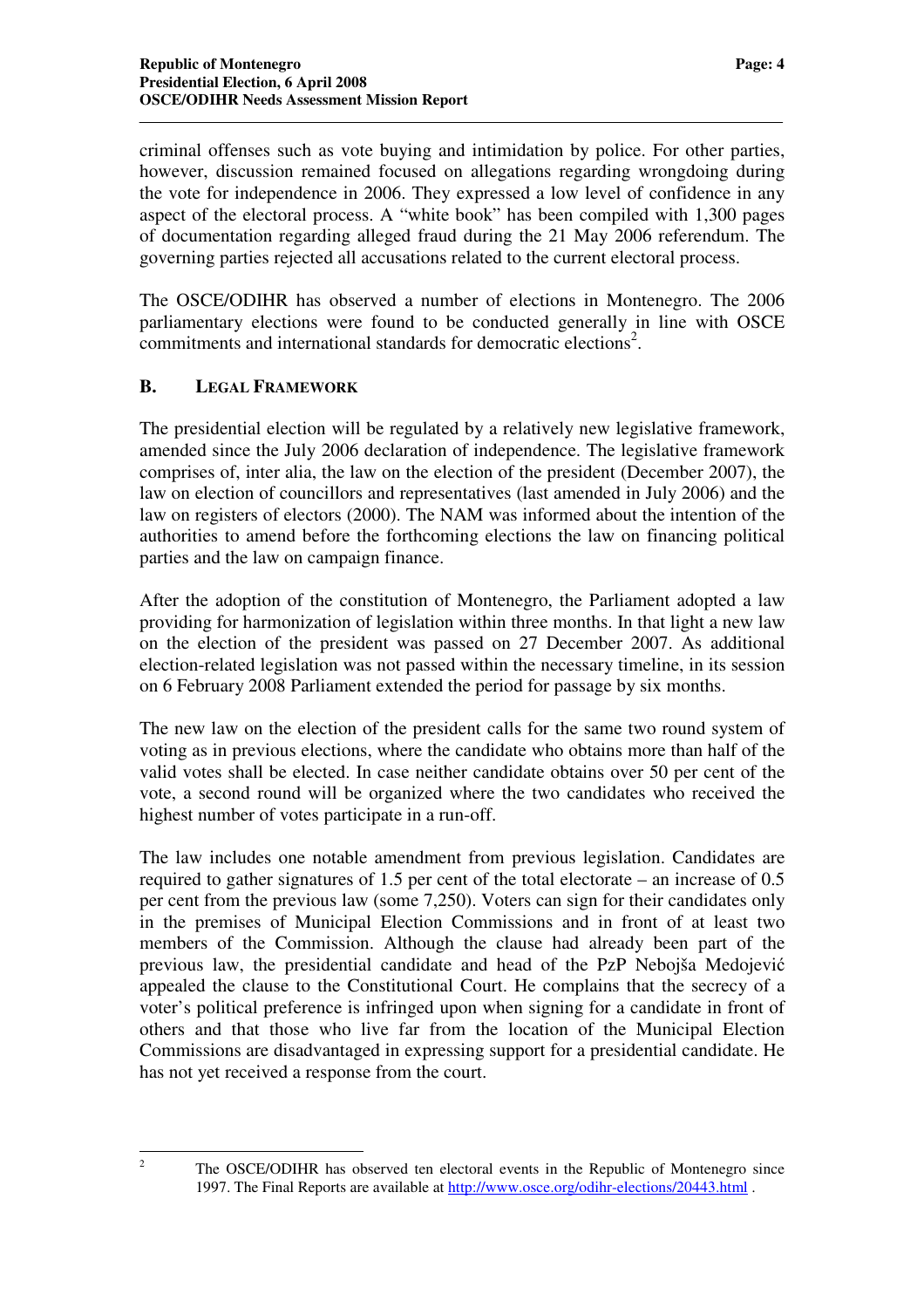All opposition parties raised the issue of public financing for presidential candidates during the NAM. Parliament appropriated 400,000 Euros for the campaign on 6 February – to be dispersed evenly to those candidates which receive at least 5 per cent of the vote as stated in the law. The NAM interlocutors stated that the existing law on financing of political parties requires that 2.7 million Euros (or 0.4 percent of the budget) be allotted for the activities of political parties represented in the Parliament.

# **C. ELECTION ADMINISTRATION**

The presidential election of the Republic of Montenegro will be conducted by a threetiered election administration – the State Election Commission (SEC), 21 Municipal Election Commissions (MEC) and around 1,130 Polling Boards (PB). The SEC is appointed by the National Assembly for a period of four years, and was last appointed after the new Parliament took office in late 2006.

The SEC informed the NAM that the body is meeting its obligations in good time and that it has the necessary budget to conduct the election. Parliament has allocated 1.5 million Euros for election administration. All interlocutors met by the NAM expressed general support for, and confidence in, the work of the SEC.

The voter register comprises of approximately 485,000 voters. The final register will be compiled by each MEC by 12 March, and by 15 March the SEC is obligated by law to announce the official number of voters for the upcoming election. Further changes will only be possible through a court decision.

Unlike previous elections, the quality of the voter register was not raised by the opposition as a primary issue of concern. However, there remains an issue relating to approximately 25,000 Serbs residing in Montenegro without Montenegrin citizenship. According to the constitution, only Montenegrin citizens can vote in Montenegro. However, the authorities took a pragmatic decision and decided not to disenfranchise any voters who were already eligible to vote in elections and referenda prior to independence.

# **D. MEDIA ENVIRONMENT**

Montenegro has a quite substantial media market with some 18 TV channels, over 40 radio stations, and more than 100 print media outlets. Two public and four private television channels have Republic-wide coverage, while most of the private TV stations have local coverage. There are several weekly and daily newspapers offering readers a variety of views. According to those met during the NAM, the media environment in Montenegro is liberal with little restriction on the distribution of broadcast media licenses. The primary outlets were viewed as well developed, providing a high standard of journalism and relatively balanced coverage.

Most private media are regulated by their regular internal rules and regulations. Public service media is regulated by law to provide equal access and coverage to all candidates in the election, including free air time for campaigning.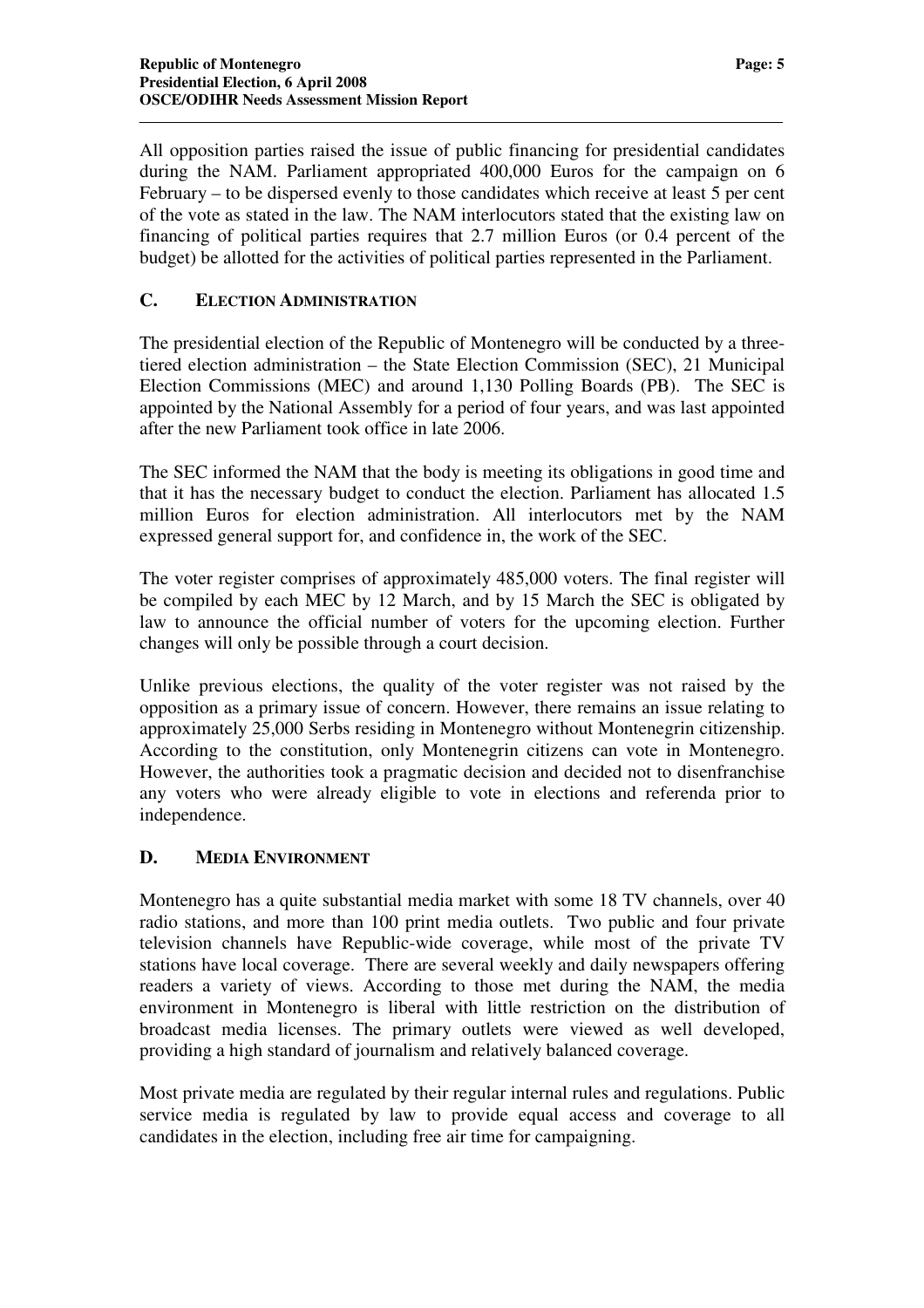By law, media coverage of the presidential election by the public broadcaster, Radio Television Crna Gora (RTCG), is also to be regulated through regulations adopted by its Council. Issues relating to the nomination of members of the RTCG Council have delayed the passage of such regulations for this election and remain to be resolved. Parliament has not ratified new nominations, keeping the Council beneath the number necessary to form a quorum. The opposition has complained that this could result in bias by the public broadcaster. The Director of RTCG informed the NAM that if the issue is not resolved, he would pass the same regulations as used in previous elections, and regardless, will ensure proper monitoring through independent media observers.

# **E. ELECTION OBSERVERS**

The legislative framework provides for full access of international and domestic observers to observe the preparation and the conduct of the election. Three domestic non-partisan observer organizations – the Centre for Election Monitoring (CEMI), the Centre for Democratic Transition (CDT) and the Centre for Democracy and Human Rights (CEDEM) are preparing to observe the campaign period and the vote. This will include two opinion polls, domestic observation, and partial parallel vote tabulation (PPVT).

A broad interest was expressed by state authorities, political parties and civil society representatives for the deployment of an OSCE/ODIHR election observation mission. Concerns related to election-day procedures in Montenegro appear to be less significant than in years past, although some in the opposition expressed a general lack of trust in the electoral process. The importance of having the entire election process observed by international observers was underscored by all interlocutors.

# **IV. CONCLUSIONS AND RECOMMENDATIONS**

Broad interest was expressed in an OSCE/ODIHR election observation mission, including the presence of observers as a confidence enhancing factor; also considering the introduction of new election legislation for the 6 April 2008 presidential election in Montenegro, the OSCE/ODIHR recommends the deployment of an election observation mission.

The election observation mission should be deployed during the last week of February. In addition to a core team of experts, the mission should comprise of 14 long-term observers to be deployed throughout Montenegro in early March. Some one hundred short-term observers should be requested for observation of election-day proceedings.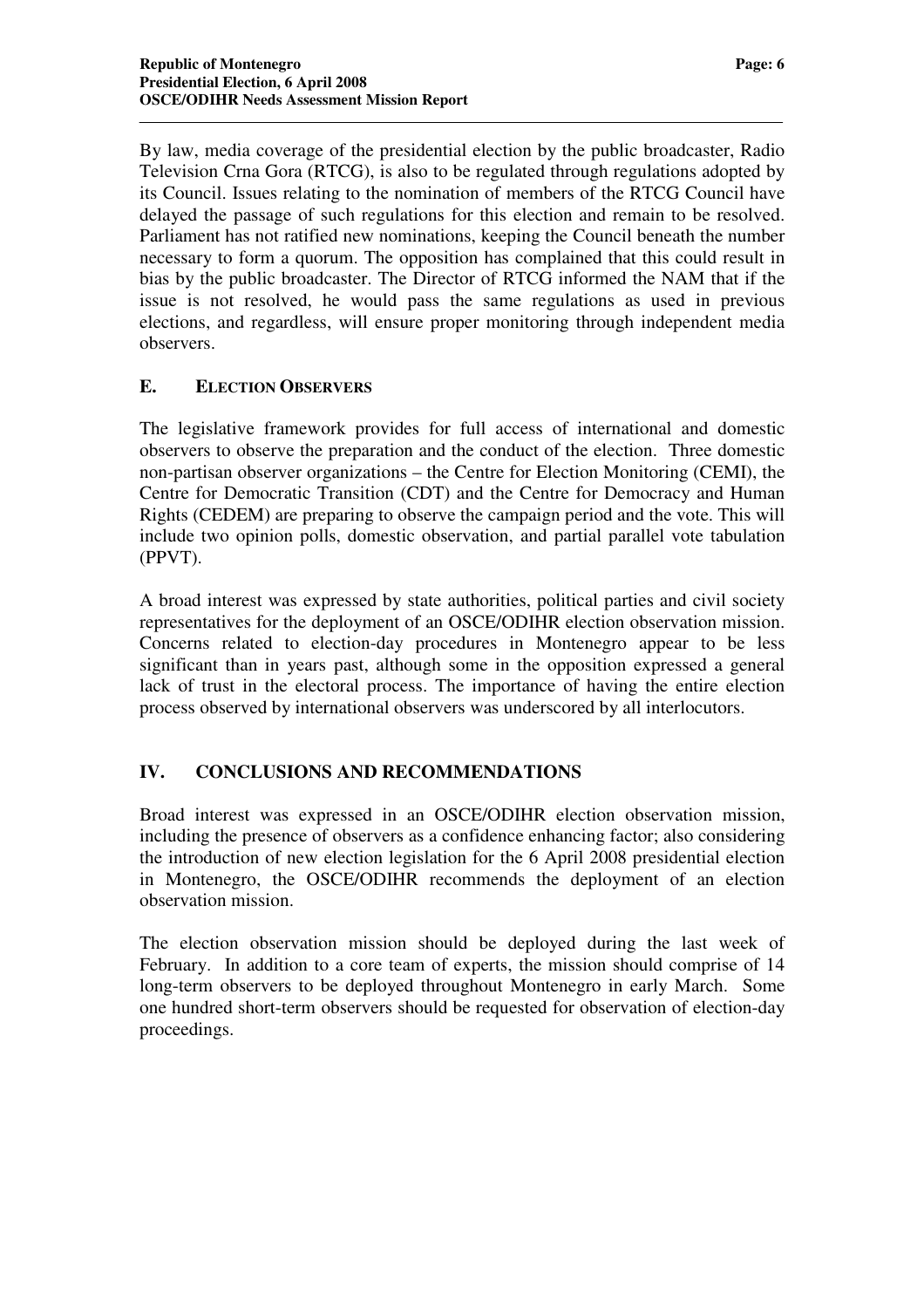# **ANNEX - LIST OF MEETINGS**

#### **Parliament**

H.E. Mr Ranko Krivokapic, Speaker of Parliament

#### **Government**

H.E. Mr Milorad Scepanovic, Assistant Minister of Foreign Affairs

#### **Election Commission**

Mr Mr. Bran Radulovic, President of the Republic Election Commission

#### **Political Parties**

Mr. Caslav Vesovic, Member of the Executive Board, DPS Mr. Arsenije Boljevic, President of DPS Youth Mr. Vasilije Lalosevic, Vice-President SNP Mr. Neven Gosovic, Vice-President SNP Mr. Aleksandar Damjanovic, MP SNP Mr. Gojko Raicevic, Deputy President of the Executive Board SNS Mr. Nebojša Medojevic, President of the Party PzP Ms. Enisa Harovic, Spokesperson of LPCG Mr. Ferhat Dinosa, President of DUA Mr. Dragan Soc, MP NS Mr. Vaselj Sinistaj, President AA Mr. Ranko Kadic, President DSS

#### **Civil Society**

Mr. Zlatko Vujovic, CEMI President Mr. Nenad Koprivica, Executive Director CEDEM

#### **Media**

Ms. Rajka Raicevic, Editor of the political section, DAN Ms. Nina Vujacic, Deputy Editor-in-Chief, VIJESTI Mr. Rajko Sebek, Editor of Informative Programmes, IN TV Mr. Ranko Vujovic, UNEM Mr. Branko Vojicic, RTCG Director

#### **International Community**

(Meeting Chaired by OSCE HoM, Ambasador Paraschiva Badescu) Ambassador Bernard Garancher, Embassy of the Republic of France Ambassador Zoltan Janos Somogyi, Embassy of the Republic of Hungary Ambassador Gabriele Meucci, Embassy of the Republic of Italy Ambassador Mihail Florovic, Embassy of the Republic of Romania Ambassador Jernej Videtic, Embassy of the Republic of Slovenia Ambassador Kevin Douglas Lyne, Embassy of the United Kingdom Ambassador Vladimir Philipov, Council of Europe Mr. Dagmar Schmidt, Deputy Ambassador, Embassy of the Republic of Germany Mr. Clive Rumbold, Charge d' Affairs European Commission Mr. Nikolaos Kaymenakis, Charge d' Affairs, Embassy of the Republic of Greece Mr. Jaroslaw Lindenberg, Charge d' Affairs, Embassy of the Republic of Poland Mr. Momcilo Raicevski, Political Officer, Embassy of the Republic of Bulgaria